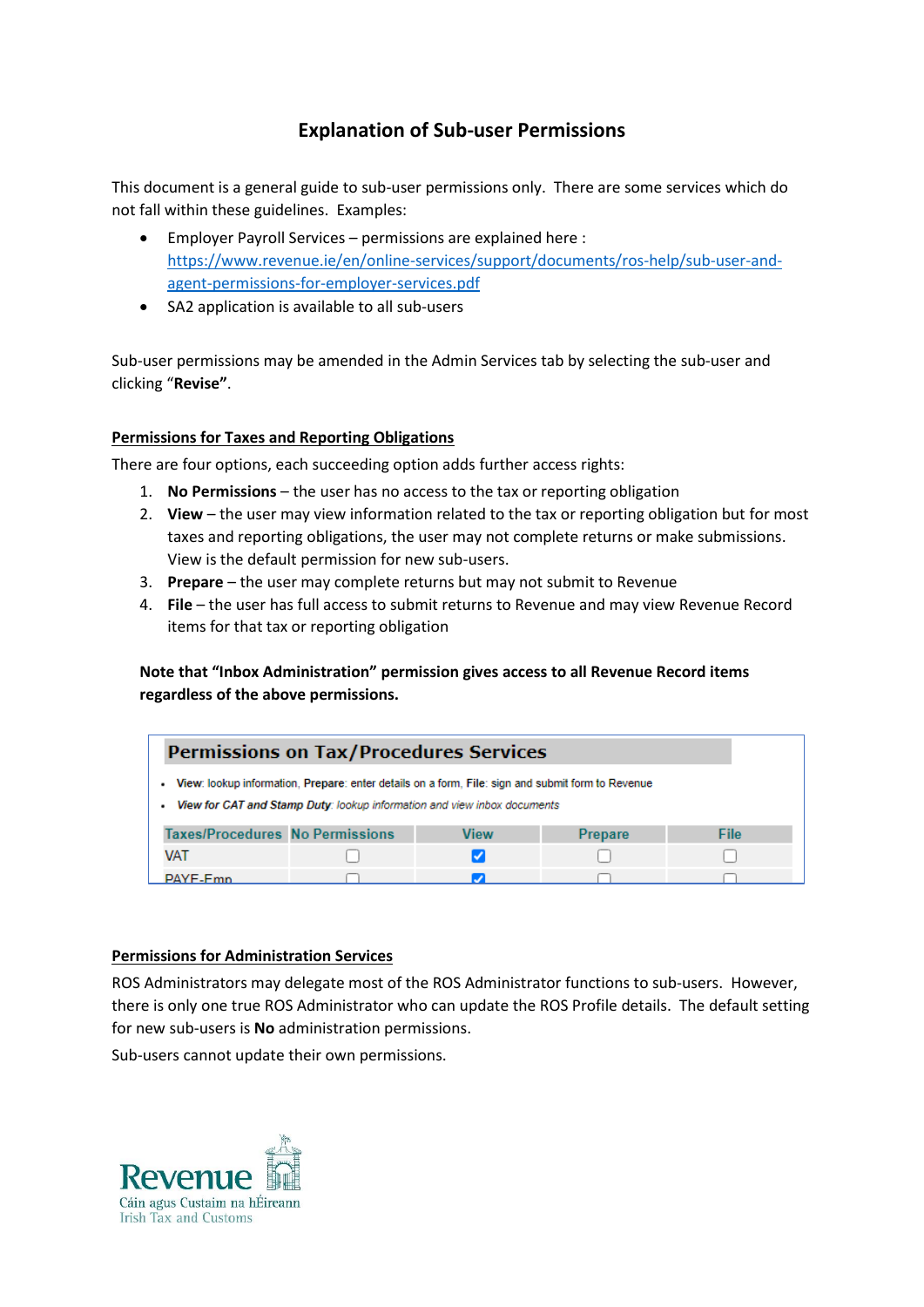| <b>Permission</b>                              | <b>Description</b>                                                                                             |  |  |
|------------------------------------------------|----------------------------------------------------------------------------------------------------------------|--|--|
| Add New                                        | User can set up additional sub-users                                                                           |  |  |
| Revise                                         | User can update other sub-users' permissions                                                                   |  |  |
| <b>Amend Email Addresses</b>                   | User can update other sub-users' email addresses                                                               |  |  |
| Revoke                                         | User can revoke other sub-user certificates                                                                    |  |  |
| <b>Inbox Administration</b>                    | User can access ALL INBOX ITEMS regardless of any filing or<br>other restrictions in place                     |  |  |
| <b>Submit Registration</b>                     | User can access Manage Tax Registrations/Manage Reporting<br>Obligations/Register New Revenue Customer         |  |  |
| <b>Amend Address</b>                           | TAIN user can access Client Profile tab to update client<br>addresses. This applies to Agents/Advisories only. |  |  |
| <b>Access Direct Debit Instruction</b>         | User can set up or amend Direct Debit Instructions                                                             |  |  |
| Access Electronic Funds Transfer               | User can set up or amend bank details for refunds                                                              |  |  |
| Amend Secure Upload                            | User can access Secure upload/download service                                                                 |  |  |
| <b>Access LPT Agent/Receiver</b><br>Properties | User can access LPT receiver services                                                                          |  |  |
| <b>Access Manage Tax Clearance</b>             | User can view/apply for tax clearance                                                                          |  |  |
| <b>Access Verify Tax Clearance</b>             | User can access tax clearance verification service                                                             |  |  |
| Access DPD System                              | User can access disabled passenger and driver services                                                         |  |  |
| <b>Access Phased Payment</b><br>Arrangement    | User can view/apply for phased payment arrangement                                                             |  |  |

## **Other Permissions, Identifiers and Restrictions**

#### • **Suspicious Transaction Reporting (STR)**

This permission is required to view STR items in the ROS Inbox.

Note that File permission for STR must also be given if the sub-user needs to submit STR reports.

| <b>Money Laundering Reporting Officer (MLRO)</b>                                                                                                                                                                                                                                                                                                                                                                                                                                                                                                                       |  |  |  |  |
|------------------------------------------------------------------------------------------------------------------------------------------------------------------------------------------------------------------------------------------------------------------------------------------------------------------------------------------------------------------------------------------------------------------------------------------------------------------------------------------------------------------------------------------------------------------------|--|--|--|--|
| . Please select "Yes' if this certificate is for a MLRO In September 2020. Revenue introduced changes to how<br>Suspicious Transaction Reports (STRs) are submitted. Revenue no longer accepts hard copy (paper) STRs from that<br>date onwards. Reporting Entities and Money Laundering Reporting Officers (MLROs) are required to submit all STRs<br>to Revenue, using Revenue's Online Service (ROS) only, Reporting Entities should continue to submit STRs to both<br>Revenue and the Financial Intelligence Unit (FIU), as dual reporting remains a requirement. |  |  |  |  |
| ⊙ Yes ● No                                                                                                                                                                                                                                                                                                                                                                                                                                                                                                                                                             |  |  |  |  |

## • **Customs, Transit, EMCS**

If the sub-user certificate is to be used for Customs, Transit or EMCS, the appropriate identifer must be added.